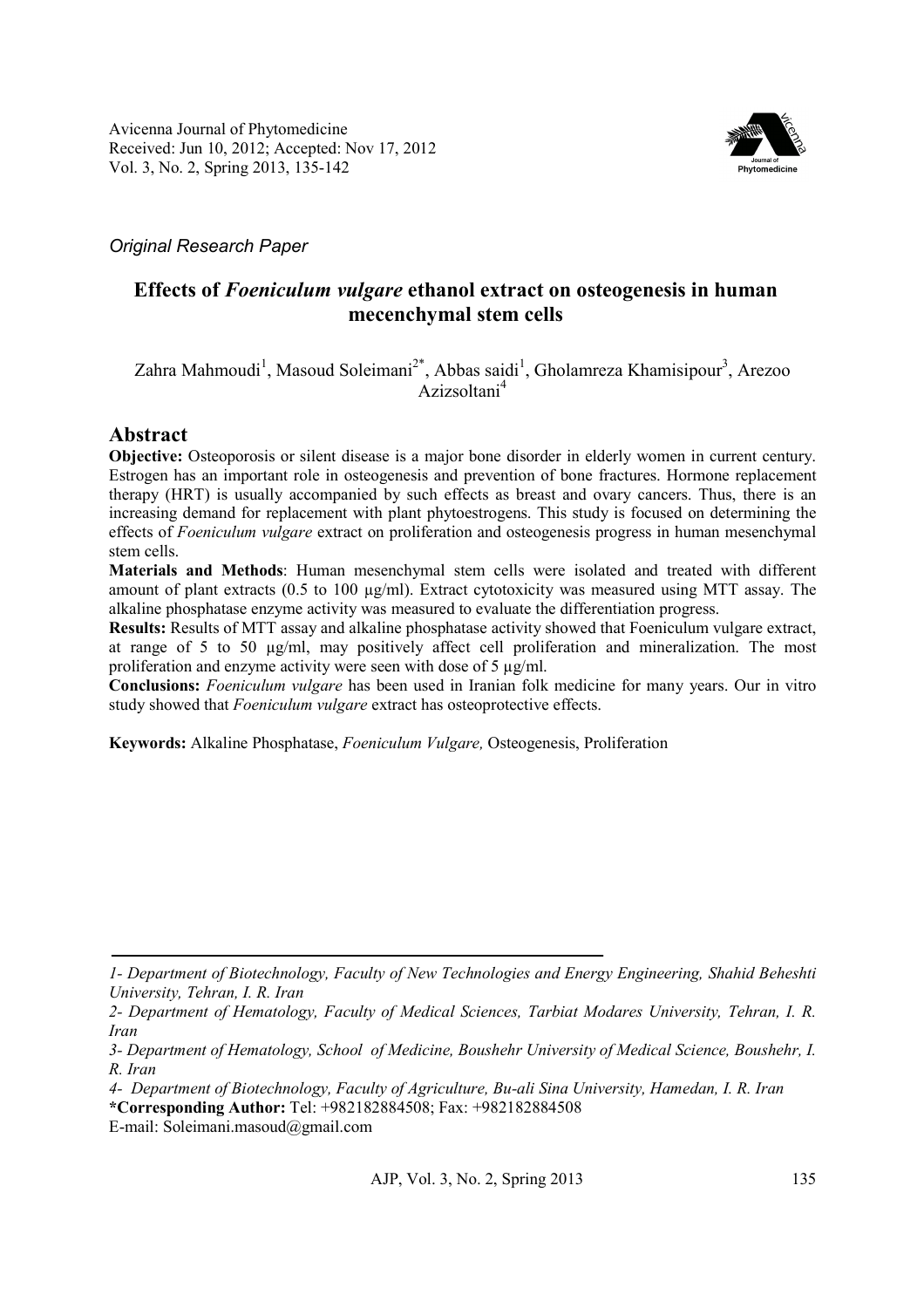### **Introduction**

Osteoporosis, one of the most prevalent diseases in current century, is defined as microarchitecture deterioration of bone by reducing bone density (Gronholz, 2008). Osteoporosis is mostly caused by an imbalance between the function of osteoblast and osteoclast cells leading to bone resorption in bone remodeling process (Pagani et al., 2005). Bone remodeling is a restructuring process of existing bones, which is in constant resorption and formation (Meunier, Delmas et al., 1999). When this process becomes unbalanced, bone pathology appears (Kushida Takahadhi et al., 1995). Estrogen limits bone loss through its effects on osteoblast and osteoclast activity (Christian, Christian et al., 1982). Estrogen activation of osteoblasts stimulates expression of the special proteins and growth factors (Tielens, Wymeersch et al., 2008). Reduction in estrogen leads to increased osteoclastic activity because of reduced hormonal control over osteoblast cells activity (Huang, Ettinger et al., 2007). During the past decades, HRT or Hormone Replacement Therapy has been used as the major treatment for osteoporosis (New, Robins et al., 2000). This method is effective in preventing bone loss and reduces the risk of fractures in postmenopausal women. In recent years, there are concerns about using this method due to the risk of developing breast and endometrial cancers and unwanted side effects associated with these chemical steroids (Neuner, Zimmer et al., 2003). As a result, scientific research has focused on finding new natural replacements for chemical drugs. Plants can provide potential alternative as antiosteoporotic agents because they constitute a rich source of bioactive secondary metabolites. Moreover, they can degrade to non-toxic products (Horiuchi, Onouchi et al., 2000). Phytoestrogens are plant derived non- estradiol phenolic compounds which are believed to protect

against cardiovascular diseases, osteoporosis, and hormone-related disorders (Horiuchi, Onouchi et al., 2000). Phytoestrogens can be easily metabolized and eliminated. Many investigations have shown lower prevalence of osteoporosis and hip fracture among Asian women consuming high amount of phytoestrogens (Knight and Eden, 1996; Hsu, Hsu et al., 1999).

Fennel (*Foeniculum vulgare* Mill) is an umbilliferous plant. The fruit and root infusions are used as relaxant, estrogenic, analgesic, and anti-inflammation agent. (Ozbek et al., 2003). Fennel is used in herbal remedies for respiratory tract disorders and indigestion and is also used to increase milk flow in nursing mothers (Choi et al., 2004; Amjad and Jafary 2000). Fennel seeds have been shown to increase milk secretion, promote menstruation, facilitate birth, and alleviate the symptoms of dysmenorrhea (Rather, Dar et al., 2012).

Fennel seeds extract increases libido and female climacteric (Ostad et al., 2001; Namavar Jahromi et al., 2003). A study conducted by Mimica Dukic et al., 2003, showed an antifungal activity of Fennel essential oil. Moreover, different doses of Fennel essential oil (25 and 50 µg/ml) significantly decreased level of oxytocin and prostaglandin E and induced uterine contractions in primary dysmenorrhea (Ostad et al., 2001; Namavar Jahromi et al., 2003). Fennel seed extract has been shown to have estrogenic, antioxidant, and antihirsutism activities (Oktay et al., 2003; Malini et al., 1985; Javadnia et al., 2003).

Therefore, based on its estrogenic activity, the present study was carried out in an attempt to evaluate the potential activity of ethanolic extract of Fennel roots in proliferation and alkaline phosphatase enzyme activity in human mesenchymal stem cells. All procedures of current study were performed at the Department of Hematology of Tarbiat Modares University and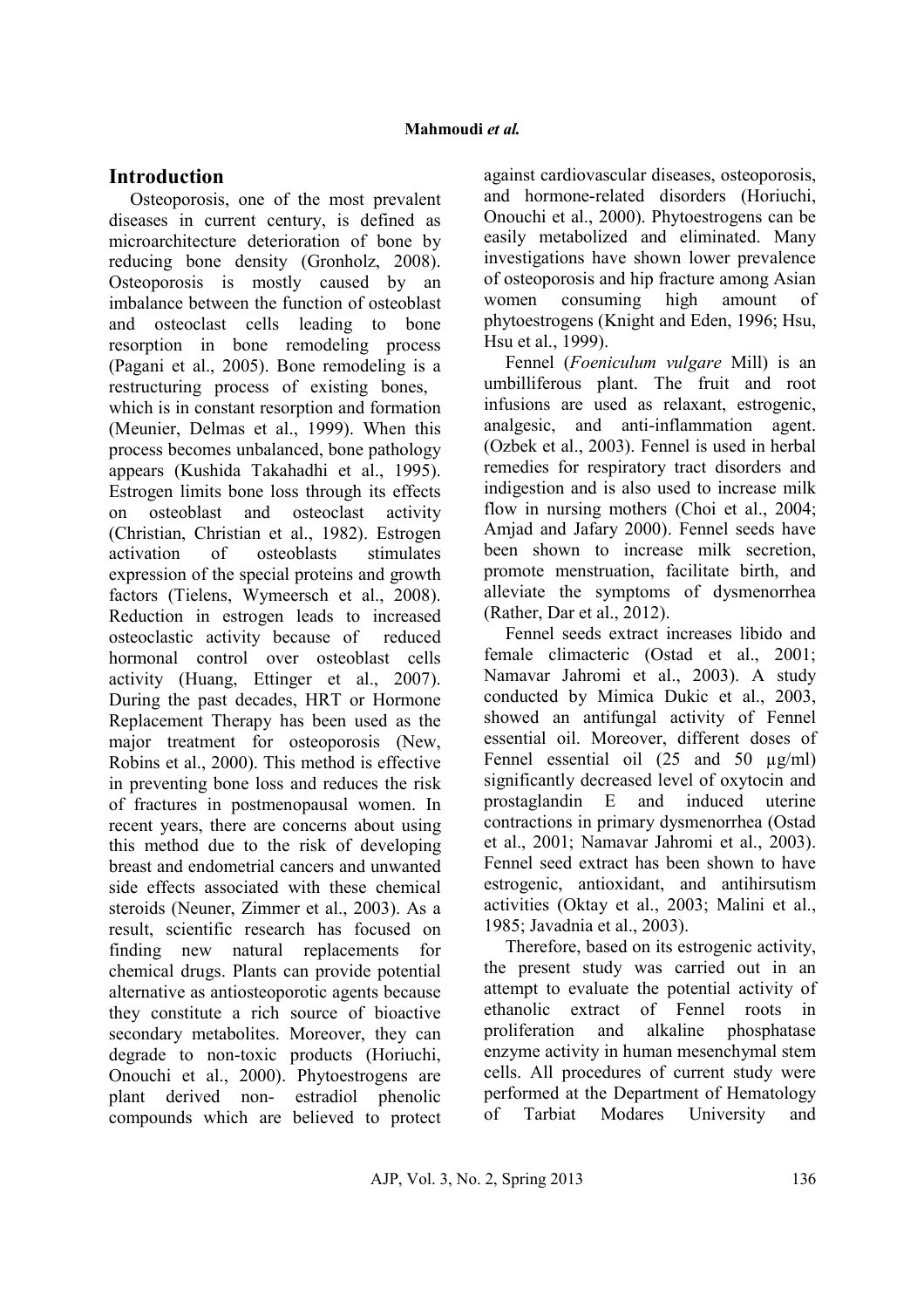Hematology Research Center of Shariati Hospital of Tehran, Iran.

#### **Materials and Methods Chemicals and reagents**

Dulbecco's Modified Eagle's Medium (DMEM) and fetal bovine serum (FBS), pen/strep were purchased from (Gibco, BRL, Grand Island, NY, USA) and L-ascorbic acid and β-glycerophosphate, dexamethasone, 17β-Estradiol (E2) and DMSO were purchased from (Sigma-Aldrich, MO, USA).

### **Cell extraction and culture**

Human bone marrow mesenchymal stem cells were extracted in Hematology Research Center of Shariati Hospital of Tehran. Briefly, bone marrow which aspirated from iliac crest of healthy female donors after formal consent was collected with added heparin (6000 U). Mononuclear cells were isolated by centrifugation at 1100 *g* for 30 min. The cells were rinsed twice with PBS and maintained in complete medium (low glucose DMEM with 10% fetal bovine serum; 2 mM <sub>L</sub>-glutamine, 100 U/ml penicillin and streptomycin) at 37 °C in humid 5%  $CO<sub>2</sub>$  air atmosphere.

### **Preparation of plant extract**

Dried and powdered roots of Fennel were soaked in 95% ethanol for 48 h and FE was obtained by extraction with 70% ethanol (in water, v/v) at room temperature for several times. The extract was filtered and concentrated with a rotary evaporator. The extract was then dissolved in dimethylsulfoxide (DMSO) to a final concentration of 20 mg/ml and diluted in culture medium to the working solution before use. The extract was filtered and stored at 4 °C.

### **Cell viability and proliferation assay**

hMSCs were cultured in 96-well flatbottom plate in density of  $5 \times 10^3$  per well. After 24 h of incubation, cells were exposed to (0.5, 1, 5, 10, 50, and 100 µg/ml) Fennel extract. Cells then were incubated at 37 ºC for 1, 2, or 3 days. Finally, 20  $\mu$ l of MTT (5 µg/ml) was added and the samples were left to incubate for 4 h. The medium was discarded and the formazan salts were dissolved in DMSO (100  $\mu$ l) at 37 °C for 30 min. The end product color was then analyzed by measuring absorbance at 540 nm with a reference wavelength at 630 nm. The data are expressed as percent of cell viability compared with that of control culture, defined as 100%.

#### **Osteogenic differentiation and treatment with fennel extract**

hMSCs were seeded on to 12-well plates at a density of  $1\times10^5$  Per well. When over 80% confluency was reached, osteogenesis was induced by the α-MEM medium with osteogenic supplement, containing DMED+10% FBS supplemented with 0.2 mM L-ascorbic acid-2-phosphate, 10nM dexamethasone, 10mM β-glycerophosphate with different concentration of Fennel extract. The medium was replaced every 3 days. On days 7 and 14, cells were collected for measuring ALP activity. Triplicate tests were conducted in each experiment.

#### **Measurement of alkaline phosphates (ALP) activity**

hMSCs were cultured in 35 mm culture dishes for 24 h as described above and then treated with Fennel extract (0.5, 1, 5, and 10 µg/ml) for 15 days. Synthetic estrogen 17βestradiol (Sigma-aldrich, MO, USA) in final concentration of  $10^{-8}$  M as control group. To determine the level of alkaline phosphatase activity, total cell protein was extracted using 200 µl RIPA buffer. The lysate was then centrifuged at  $14,000 \times g$  at 4 °C for 15 min. Supernatant was collected and ALP activity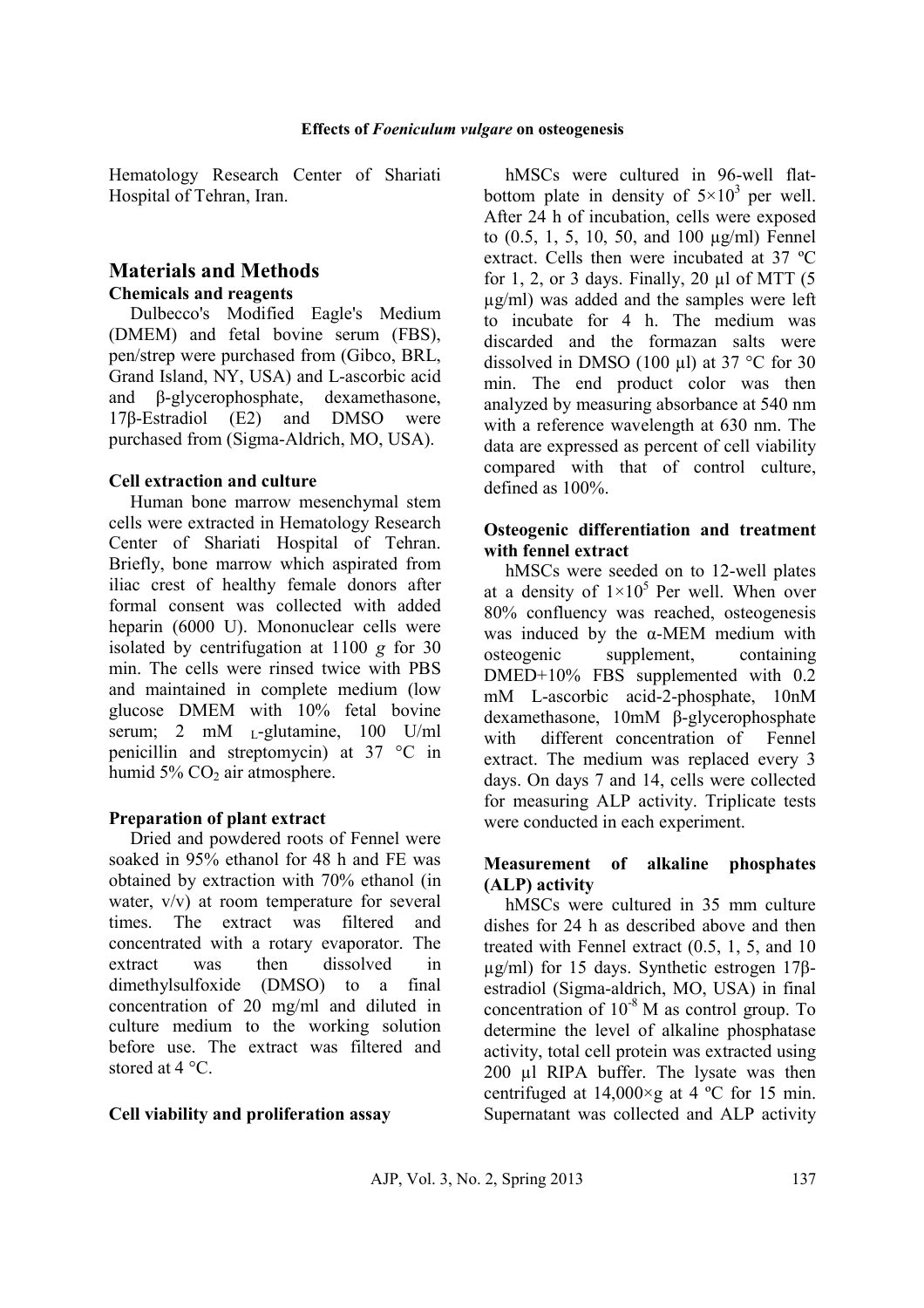was measured with ALP assay kit (Parsazmun, Tehran, Iran) using *pnitrophenyl phosphate* (*p-NPP)* as substrate and alkaline phosphatase provided in the kit as standard. The activity of enzyme (IU) was normalized against total protein content on cell lysate. In this study, ALP activity is expressed as nmol (P-nitrophenyl)/mg protein.

#### **Statistical analysis**

Data are expressed as mean±standard deviation (SD). Statistical significances were analyzed using the ANOVA test.  $p<0.05$  was considered significant.

#### **Results**

Processing of human mesenchymal stem cells isolation was accomplished as previously described. The morphology of human Mesenchymal Stem Cells is shown in (Figure1). The phenotype of hMSCs was evaluated by flow cytometry analysis. After 4 cell passage, the surface positive markers CD44, CD73 and CD105 of MSCs were assayed. Cells were incubated in a humidified incubator equilibrated with 5% CO2 at 37°C. For further approval, differentiation to osteoblast and Alizarin red staining were performed (Figure 2). Effects of Fennel Extract on hMSCs viability is shown in (Figure 3). The effects of extract were examined at concentration range from 1 to 100 µg/ml, in times interval of 24, 48, and 72 h. Although, there was a decrease in cell viability at 100µg/ml, none of the applied concentrations were toxic for hMSCs. Significant statistical differences were observed among the treated samples proliferation activity and that of the control  $(p<0.05)$ .

The maximum cell proliferation was observed in concentration of 5 µg/ml at 48 h after treatment. Consequently, we could come to conclusion that the extract could stimulate proliferation of human mesenchymal stem cells.hMSCs were cultured with vehicle or various concentration of Fennel extract. E2 and ALP activity, as a marker of osteoblast differentiation, was measured during induction of osteogenesis. Results indicated that Fennel extract significantly increased the ALP activity of hMSCs compared with the control in a dose-dependent manner (Figure 4) and higher activity was observed on day 14 at concentration 1  $\mu$ g/ml (p<0.05) which was comparable with E2 group (Figure 4).



Figure1. Morphology of human mesenchymal bone marrow stem cells before inducing with osteogenesis media.



Figure2. Mesenchymal bone marrow stem cells after inducing with osteogenesis media. The Alizarin red staining was performed in day 21 of osteogenesis progress. Calcium nodule formation confirmed differentiation ability of the cells.

AJP, Vol. 3, No. 2, Spring 2013 138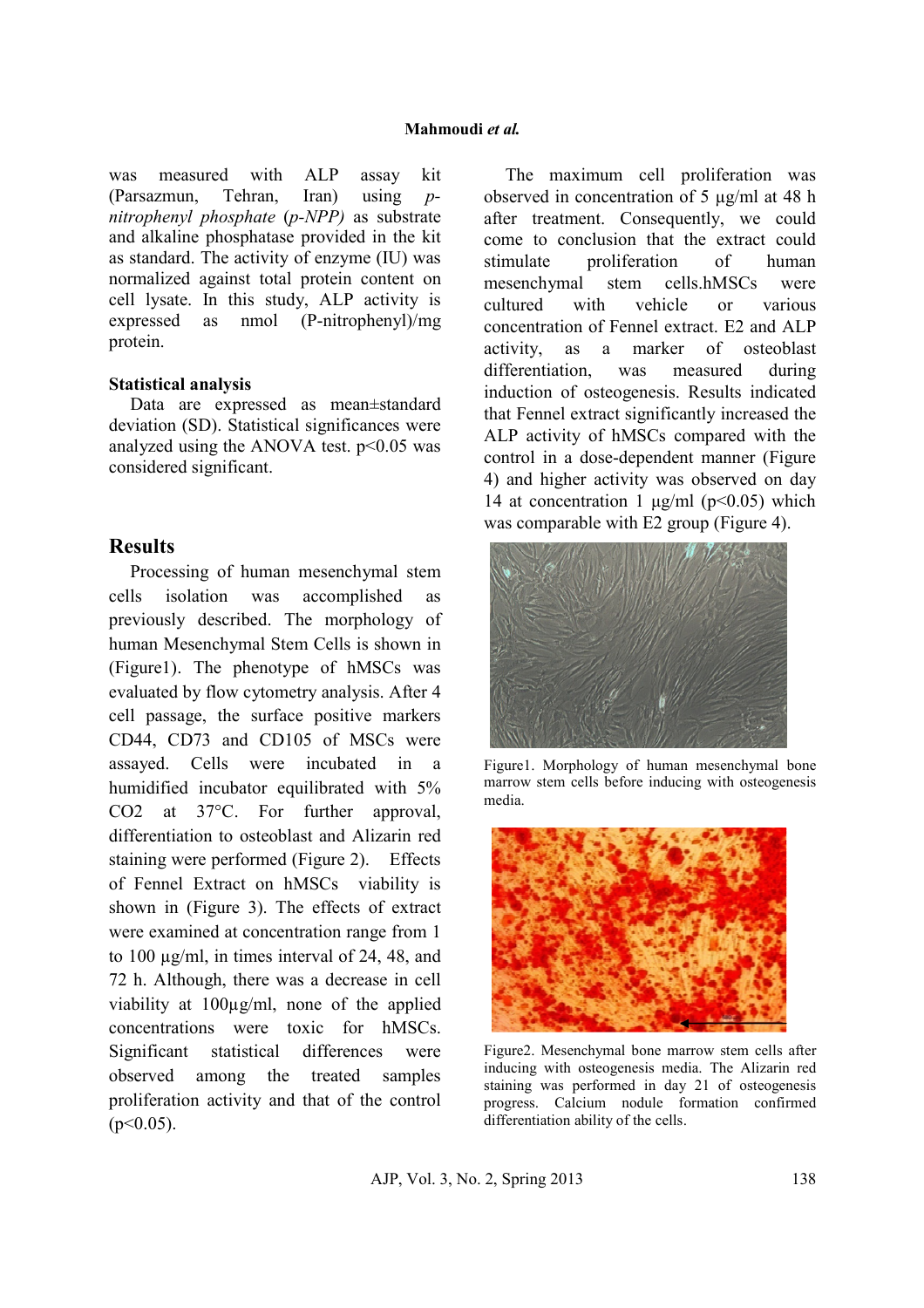

Figure 3. The extract dose-response increased the proliferation of hMSCs. hMSCs were cultured with medium and various concentrations extract (0.5 to 100 µg/ml) for three days. Each point represents the mean±SD. of four determinations. \* p<0.05, compared with the control (Medium).



Figure 4. Effects of extract on ALP activities of hMSC cells. Cells were cultured in medium, ethanol extract (0.5 to 10  $\mu$ g/ml), and E2 (10<sup>-8</sup> M) for 15 days in presence of osteogenesis media, Results are expressed as means $\pm$ SD (\* p<0.05), compared with the control (DMEM+10% FBS).

#### **Discussions**

To investigate the effects of *Foeniculum vulgare* ethanol extract on osteogenesis, well-recognized human bone marrow mesenchymal stem cells were selected as *in vitro* model. In this study, we examined cell growth and proliferation in hMSCs in vitro. Result showed that low concentrations of ethanol extract could stimulate cell proliferation and alkaline phosphatase enzyme activity. Proliferation of hMSCs was significantly increased in range of 5-50 µg/ml and the most proliferation was seen at 5 µg/ml of extract. Effects of plant extracts on cell proliferation have been examined in many prior investigations. For example, effects of Green Tea catechin were examined on MC3T3-E1 cell line in range of (1-100 µg/ml) and the most proliferation was observed in 1 µg/ml concentration. These result are in line with the result of the current study (Wei et al., 2011).

The integrity of the skeleton requires a dynamic balance between bone formation and bone resorption, which are controlled by hormones and cytokines (Kushida et al., 1995). Estrogen plays an important role in physiological regeneration of bones and decreasing level of serum estrogen is associated with osteoporosis after menopause in elderly women (Tielnse et al., 2008). There are many studies to prove the effect of estrogen as antiosteoporotic agent. The effects of estrogen on osteoblasts and osteoclasts are mediated by binding to intracellular estrogen receptor and modulating the production of target proteins (Jung et al., 2010). Phytoestrogens, with similar structure to 17β-estradiol  $(E_2)$ , are known to produce a protective benefit on osteoporosis in post-menopausal women. These compounds are suggested to have not only estrogenic activities such as stimulation of uterus growth and inhibition of bone loss, but also anti-estrogenic activities such as inhibition of breast cancer cell growth (News et al., 2000). Fennel extract are a rich source of phytochemicals and many of these compounds have beneficial effects on human health. The similarity in action between phytoestrogen and estradiol promoted us to investigate whether Fennel extract phytochemicals might exhibit estrogenic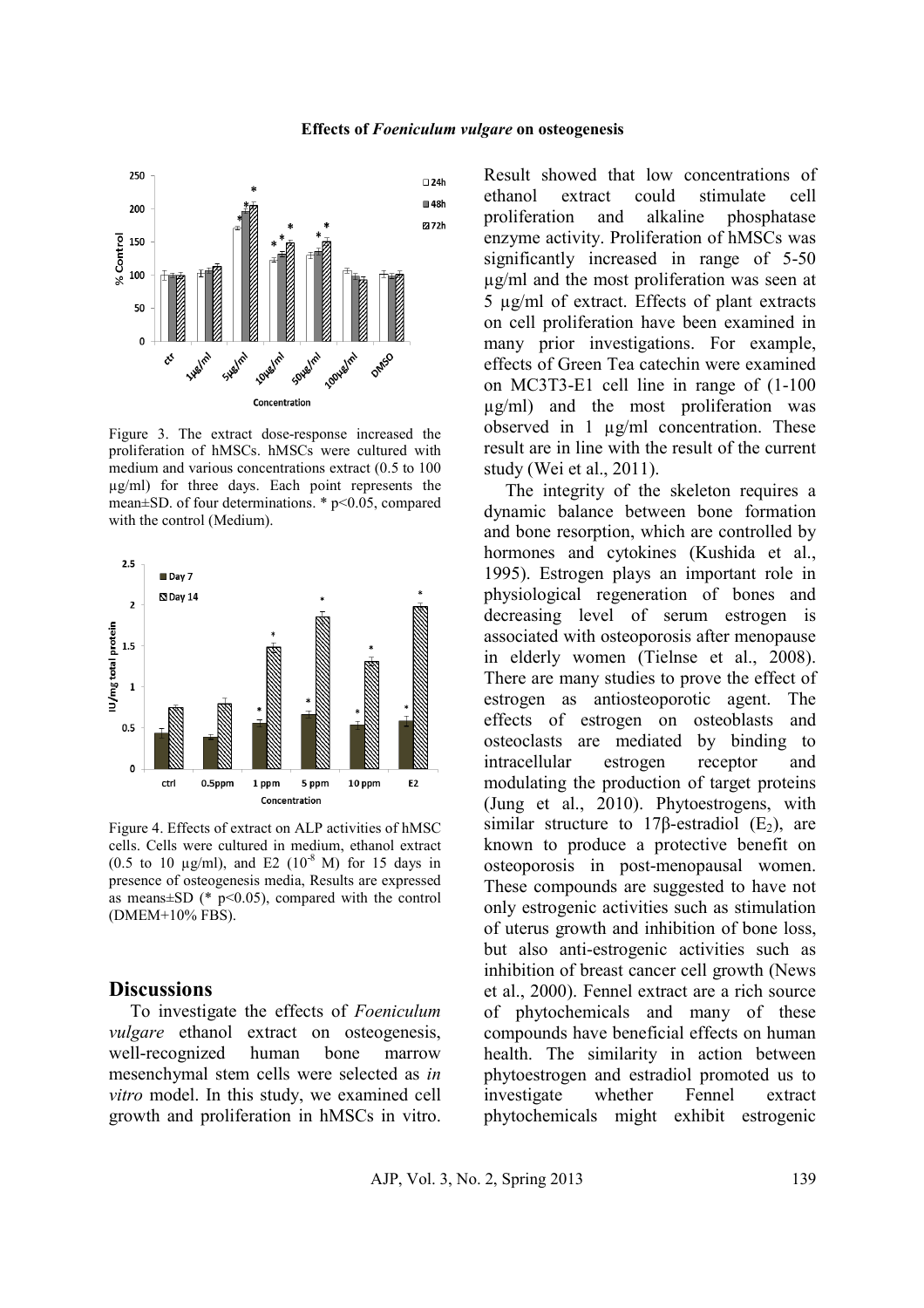activity in cell culture system. Stem cells can promote bone healing through extensive proliferation, differentiation, and growth factor secretion in the local microenvironment at the site of injury. In this study, we demonstrated that Fennel extract (5 -50 µg/ml) can stimulate proliferation of human MSCs in a dose- and time-dependent manner. Reaching peak at 72 h and showing inhibitory effects at high concentration (100µg/ml). The proliferation pattern of cells exposed to Fennel extract was biphasic. The Fennel extract at low concentrations stimulated proliferation of MSCs and became cytotoxic at relatively high levels. Similar biphasic effect has been noted for other phytoestrogens such as genistein in soy bean, glabridin, and glabrene isolated from licorice root (Zava et al., 1997; Somjen et al., 2004; Choi, 2005).

In the present study, effects of Fennel extract on ALP activity in human bone marrow mesenchymal stem cells were examined. ALP activity is one of the osteoblastic markers and has substantial function in mineralization. Our results indicated that the Fennel extract significantly induced the ALP activity in range of (1-10 µg/ml) in contrast with the control group and the most enzyme activity was observed at 5 µg/ml. Most ALP activity was observed with 1 nM and the inducing effects of extract decreased with increasing the extract concentrations. This observation is in agreement with a study which carried out on effect of *Ulmus davidiana* plant extract. The study was evaluated on MC3T3\_E1 preosteoblastic cell line in range of (1-50 µg/ml). The most ALP activity was observed with  $1 \mu g/ml$  (Suh et al., 2007).

ALP activity significantly increased in presence of Fennel extract. ALP is known to be critically involved in initiation of mineralization during bone formation. Its activity, along with other specialized bone proteins, renders extracellular matrices

suitable for mineral deposition (Perets et al., 1996). Up-regulation of ALP activities was noted after 4–14 days of Fennel extract treatments with maximum activity on day 14.

Many studies have been carried out on Foeniculum vulgare essential oil (Bilia et al., 2002; Yamini et al., 2002). More than 80% of the essential oil components of Fennel is composed of *trans*-Anatole (Singh, Maurya et al., 2006). As mentioned previously, *trans*-Anatole appears to have an estrogenic activity. It seems that an important part of antiosteoporotic effects of Fennel extract may be due to the presence of *trans*-Anatole, although further works are needed to clarify the role of other components of Fennel extract in osteogenesis (Nakagawa and Suzuki 2003; Tognolini, Ballabeni et al., 2007).

By applying different concentrations of Fennel extract, this study showed that Fennel extract can enhance human BMSCs proliferation and their differentiation toward the osteoblast lineage. Further investigations regarding its beneficial effects and other aspect relevant for extrapolation to human exposure seem necessary.

### **Acknowledgment**

This study was accomplished at the University of Tarbiat Modares and supported by the Hematology department. The authors are grateful to the department for their support.

### **Conflict of interest**

There is not any conflict of interest in this study.

### **References**

Adams M, Gmünder F, et al. 2007. Plants traditionally used in age related brain disorders-A survey of ethnobotanical literature. J Ethnopharmacol, 113: 363-381.

AJP, Vol. 3, No. 2, Spring 2013 140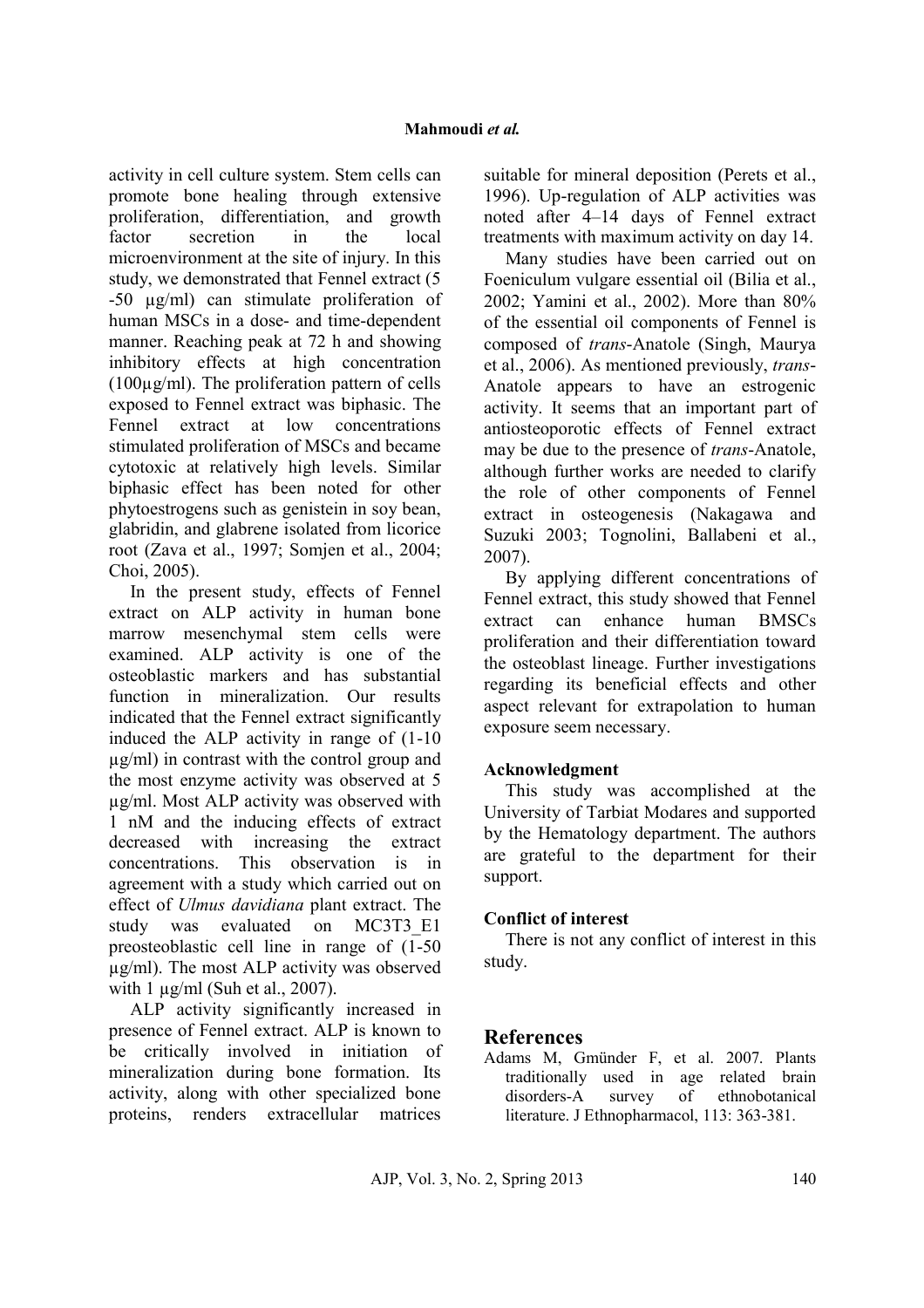- Amjad H. and Jafary HA. 2000. Foeniculum vulgare therapy in irritable bowel syndrome. Am J Gastroenterol, 95: 2491.
- Bhargavan B, Gautam AK, et al. 2009. Methoxylated isoflavones, cajanin and isoformononetin, have non-estrogenic bone forming effect via differential mitogen activated protein kinase (MAPK) signaling. J Cell Biochem, 108: 388-399.
- Choi EM and Hwang JK. 2004. Antiinflammatory, analgesic and antioxidant activities of the fruit of Foeniculum vulgare. Fitoterapia, 75: 557-565.
- Christensen C ,Christensen MS, et al. 1982. Pathophysiological Mechanisms of Estrogen Effect on Bone Metabolism. Dose-Response Relationships in Early Postmenopausal Women. J Clin Endocrinol Metab, 55: 1124- 1130.
- Gronholz MJ. 2008. Prevention, Diagnosis, and Management of Osteoporosis-Related Fracture: A Multifactoral Osteopathic Approach. J Am Osteopath Assoc, 108: 575- 585.
- Horiuchi T, Onouchi T, et al. 2000 . Effect of Soy Protein on Bone Metabolism in Postmenopausal Japanese Women. Osteoporos Int, 11: 721-724.
- Hsu JT, Hsu WL, et al. 1999. Dietary phytoestrogen regulates estrogen receptor gene expression in human mammary carcinoma cells. Nut Res, 19: 1447-1457.
- Jaffary F, Ghannadi A, Najafzadeh H, et al. 2006. Evaluation of the Prophylactic Effect of Fennel Essential Oil Experimental Osteoporosis Model in Rats. Int J Pharmacol, 2: 588-592.
- Jung EM, Choi KC, et al. 2010. Effects of 17βestradiol and xenoestrogens on mouse embryonic stem cells. Toxicol in Vitro, 24: 1538-1545.
- Knight DC, Eden JA. 1996 . A review of the clinical effects of phytoestrogens. Obstet Gynecol, 87: 897-904.
- Kushida K, Takahashi M, et al, 1995. Comparison of markers for bone formation and resorption in premenopausal and postmenopausal subjects, and osteoporosis patients. J Clin Endocrinol Metab, 80: 2447- 2450.
- Meunier PJ, Delmas PD, et al. 1999 . Diagnosis and management of osteoporosis in postmenopausal women: Clinical guidelines. Clinl Ther, 21: 1025-1044.
- Nakagawa Y, Suzuki T, 2003. Cytotoxic and xenoestrogenic effects via biotransformation of trans-anethole on isolated rat hepatocytes and cultured MCF-7 human breast cancer cells. Biochem J, 66: 63-73.
- Namavar Jahromi B, Tartifizadeh A, et al . 2003. Comparison of fennel and mefenamic acid for the treatment of primary dysmenorrhea. Int J Gynecol Obstet, 2: 80: 153.
- Neuner J, Zimmer MJ, et al. 2003. Diagnosis and Treatment of Osteoporosis in Patients with Vertebral Compression Fractures. A J Clin Nutr,71: 142-151.
- New SA , Robins SP, et al. 2000. Dietary influences on bone mass and bone metabolism: further evidence of a positive link between fruit and vegetable consumption and bone health? Am J Clin Nutr, 71: 142- 151.
- Oktay M, Gülçin İ, et al. 2003. Determination of in vitro antioxidant activity of fennel (Foeniculum vulgare) seed extracts. LWT - Food Sci Technol, 36: 263-271.
- Ostad SN, Soodi M, et al. 2001. The effect of Fennel essential oil on urine contraction as a model for dysmenorrhea, pharmacology and toxicology study. J Ethnopharmacol, 76: 299- 304.
- Özbek H, Uğraş S, et al. 2003. Hepatoprotective effect of Foeniculum vulgare essential oil. Fitoterapia, 74: 317-319.
- Peretz A, Moris M, et al. 1996. Is bone alkaline phosphatase an adequate marker of bone metabolism during acute corticosteroid treatment? Clin Chem, 42: 102-103.
- Rather M, Dar AB, et al. 2012. Foeniculum vulgare: A comprehensive review of its traditional use,phytochemistry, pharmacology, and safety. Arab J Chem, Article in press.
- Rubin C, Turner AS, et al. 2001. Anabolism: Low mechanical signals strengthen long bones. Nature, 412: 603-604.
- Setchell KD, Lydeking-Olsen E. 2003. Dietary phytoestrogens and their effect on bone: evidence from in vitro and in vivo, human

AJP, Vol. 3, No. 2, Spring 2013 141